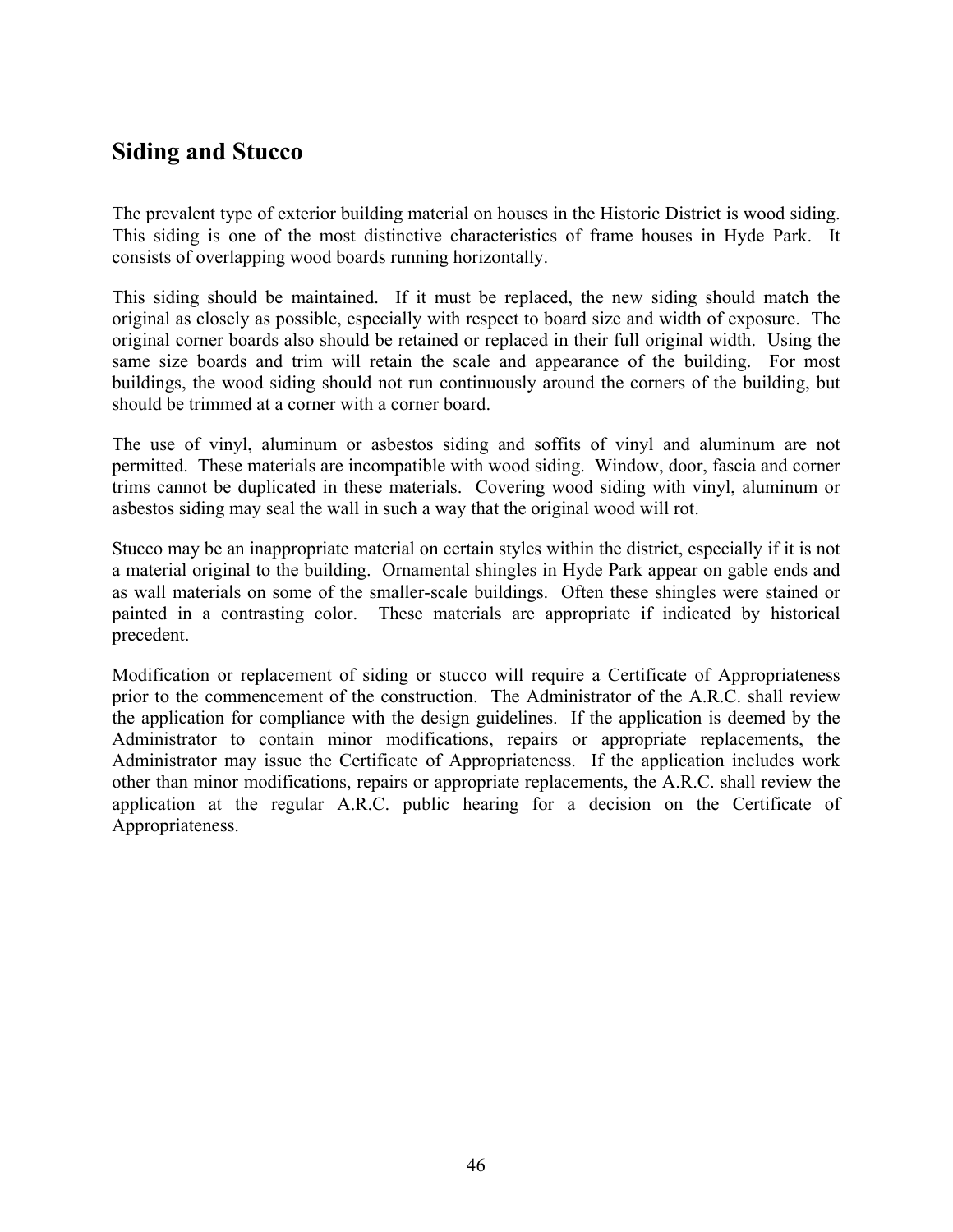## **WOOD SIDING PROFILES AND CORNERBOARDS**



**Novelty Dolly Varden Bevelled** 

Cornerboards are details that provide a finished appearance to frame construction.





 **Appropriate Inappropriate (sometimes)** 





**Inappropriate (Cornerboard too narrow)** 



**Wood Siding with Corner Board**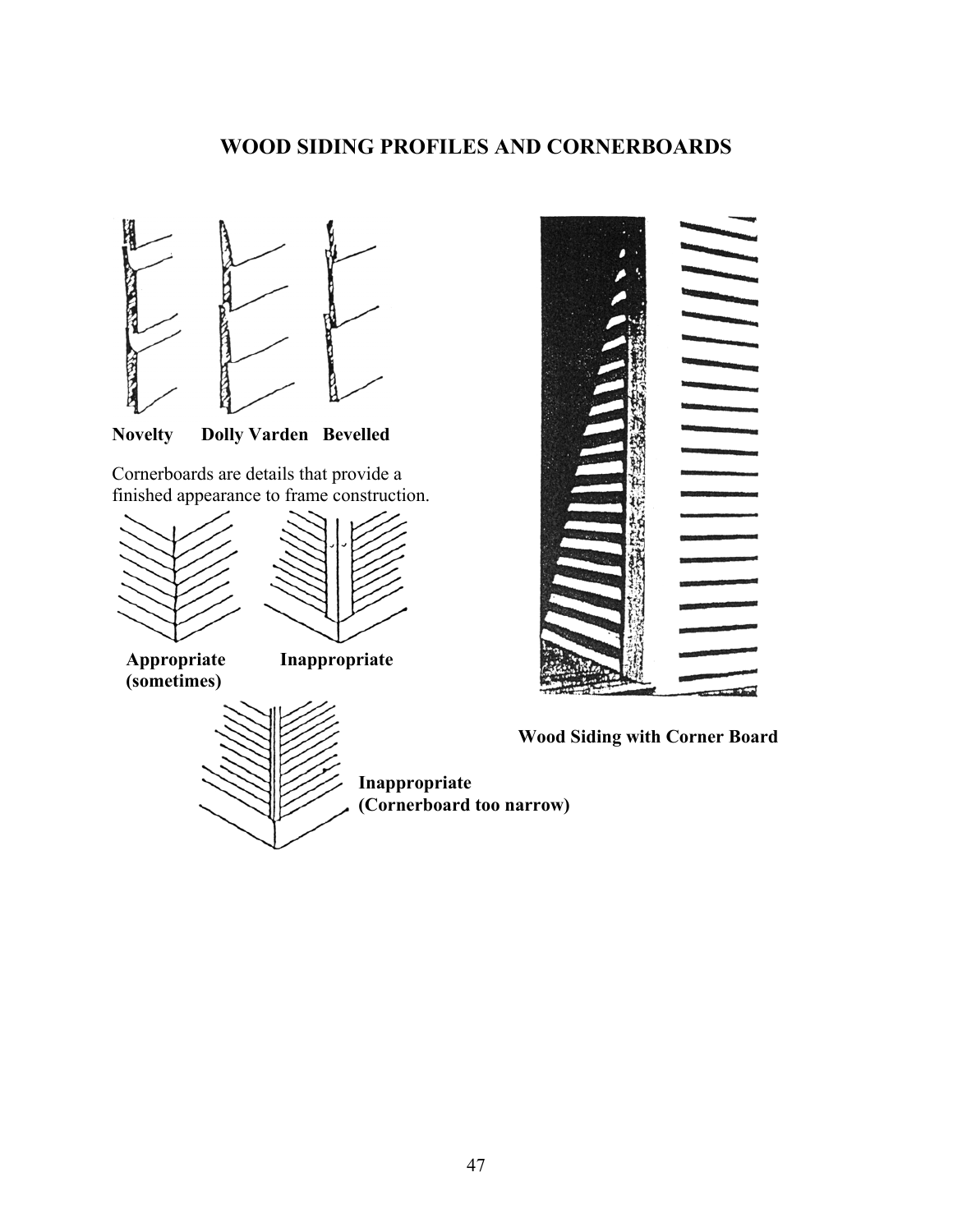## **SIDING MATERIALS**

### **Appropriate: decorative shingles**







**Fish Scale Hexagonal Hexagonal** 







**Staggered butt** 









 **Artificial stone Stucco in combination Artificial brick with artificial stone or brick**